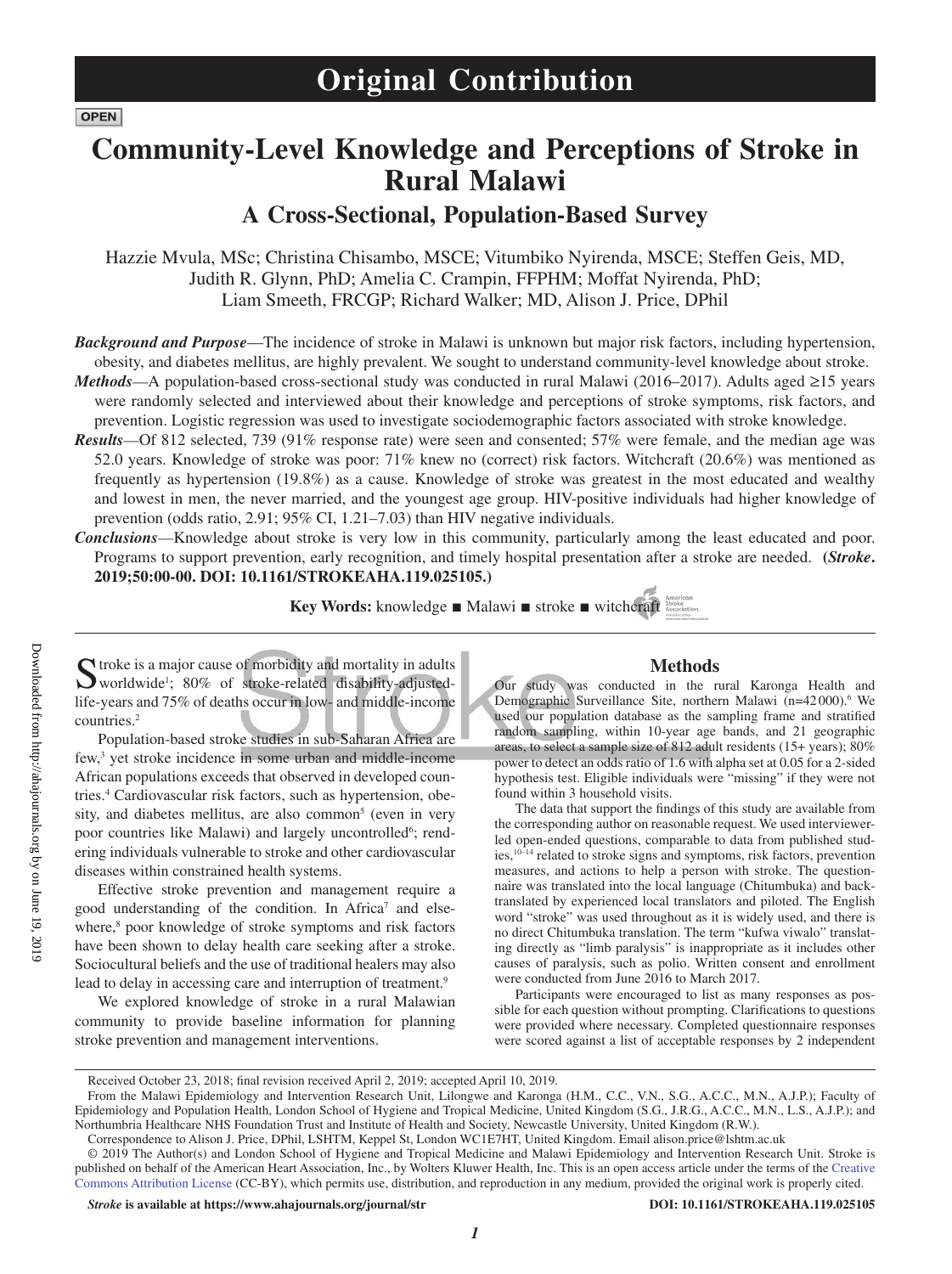clinical staff, with double entry, verification, and error correction. Knowledge was categorized a priori as good (≥5 correct responses), fair (2–4 correct) and poor (0–1 correct).

We used logistic regression models (STATA.V-12.Stata-corp, TX) to investigate factors associated with knowledge of stroke symptoms, risk factors, and prevention measures: participant's age, sex, education, marital status, and socioeconomic status. HIV status and distance to the nearest health facility were also explored because of potential impact on access to health services and messages. Final models included adjustment for factors significant in bivariate analyses at *P*<0.20.

Ethical approval was obtained from the Malawi National Health Science Research Committee; protocol No. 1324.

#### **Results**

Of 812 randomly selected individuals, 742 (91.4%) were seen, and 739 (91%) consented and interviewed. Educational achievement, distance to the nearest health center, and sex were similar for eligible participants (n=739) and nonparticipants (n=73; *P*>0.05), but nonparticipants were younger, poorer, and more likely to be never married (*P*<0.001; results not shown). Participant median age was 52.0 years (interquartile range, 34.1–69.7).

Very few participants had good knowledge (≥5 correct responses) of stroke symptoms (n=25; 3.4%), risk factors (n=2;  $0.3\%$ ), or prevention measures (n=2;  $0.3\%$ ). Most study participants did not know any stroke risk factor (n=525; 71.0%) or prevention measures (564; 76.3%) but were able to identify at least 1 correct sign or symptom (529; 71.6%; Table 1). Hypertension was the most common correct risk factor response (n=146; 19.8%) and witchcraft (n=152; 20.6%) the most common incorrect response. HIV infection was not mentioned as a stroke risk factor by anyone.

Knowledge was low hence further analyses compared at least 1 (correct) response versus none for each outcome (Table 2). The groups with the least knowledge of stroke symptoms, risk factors, and prevention were the least educated, the poorest, men, the never married, and those living close to a health center. Those known to be HIV positive had greater knowledge of stroke prevention measures.

There is no emergency response call-service in Malawi. Most respondents (n=596; 80.7%) reported that they would take a relative or friend to hospital for acute stroke, but few (n=50; 6.8%) knew of any treatment (results not shown).

#### **Discussion**

In this population, knowledge of stroke symptoms, risk factors, and prevention measures was very limited. Although most people (71.7%) correctly described at least 1 stroke symptom, few  $\langle 30\% \rangle$  were able to correctly list a single stroke risk factor or prevention measure.

Low knowledge has been found elsewhere. Paralysis symptoms were described by less than half of our study participants; comparable to findings from Ghana (38.0%), Benin (34.4%), and Uganda (28.6%).<sup>11,13,14</sup>

Although adult hypertension prevalence is high, $11$  few participants (19.8%) mentioned hypertension as a risk factor; lower than observed in Nigeria (88.6%) and Uganda (56%)<sup>12,13</sup> and perhaps related to low levels of hypertension diagnosis and treatment in Malawi.<sup>11</sup>

| Table 1.        | <b>Stroke Symptoms, Risk Factors and Prevention Measures Mentioned</b> |  |  |
|-----------------|------------------------------------------------------------------------|--|--|
| by Participants |                                                                        |  |  |

| Variable                                                     | $N=729$ n $(\% )$ |
|--------------------------------------------------------------|-------------------|
| Common signs/symptoms of stroke                              |                   |
| Some knowledge*                                              | 529 (71.6)        |
| In those with some knowledge                                 |                   |
| Facial drop                                                  | 207 (28.0)        |
| Arm weakness                                                 | 112 (15.2)        |
| Leg weakness                                                 | 102 (13.8)        |
| Speech problems                                              | 87 (11.8)         |
| Limb numbness                                                | 22(3.0)           |
| Arm paralysis                                                | 362 (49.0)        |
| Leg paralysis                                                | 348 (47.1)        |
| Causes/risk factors for stroke                               |                   |
| Some knowledge*                                              | 214 (29.1)        |
| In those with some knowledge                                 |                   |
| Hypertension                                                 | 146 (19.8)        |
| Increasing age                                               | 9 (1.2)           |
| Diabetes mellitus                                            | 38(5.1)           |
| High lipids intake                                           | 26(3.5)           |
| American<br>Stroke<br>Association.<br><b>Tobacco smoking</b> | 4(0.5)            |
| Excessive alcohol consumption                                | 5(0.7)            |
| <b>Obesity</b>                                               | 1(0.1)            |
| <b>Heart problems</b>                                        | 11(1.5)           |
| <b>Stress</b>                                                | 54 (7.3)          |
| High salt intake                                             | 12(1.6)           |
| Witchcraft <sup>+</sup>                                      | 152 (20.6)        |
| Stroke prevention measures                                   |                   |
| Some knowledge*                                              | 175 (23.7)        |
| In those with some knowledge                                 |                   |
| Control hypertension                                         | 37 (5.0)          |
| Lose weight (if overweight)                                  | 1(0.1)            |
| Do physical exercises                                        | 53 (7.2)          |
| Avoid excessive alcohol consumption                          | 5(0.7)            |
| Stop smoking tobacco                                         | 5(0.7)            |
| Avoid stress                                                 | 47 (6.4)          |
| Decrease fat intake                                          | 42 (5.7)          |
| Decrease salt intake                                         | 41 (5.6)          |
|                                                              |                   |

\*"Some knowledge" if mentioned at least 1 correct symptom, risk factor or prevention measure.

†Witchcraft and other incorrect responses were not included in the calculation.

Witchcraft was the most frequently proposed risk factor (20.6%) in our study, comparable to findings from hospital workers in Nigeria  $(13.8\%)^{12}$  and Ghana  $(26\%)^{14}$  but higher than urban and rural Uganda (0.9%)<sup>13</sup> and urban Benin  $(4.3\%)$ .<sup>11</sup> The extent to which this belief affects the health care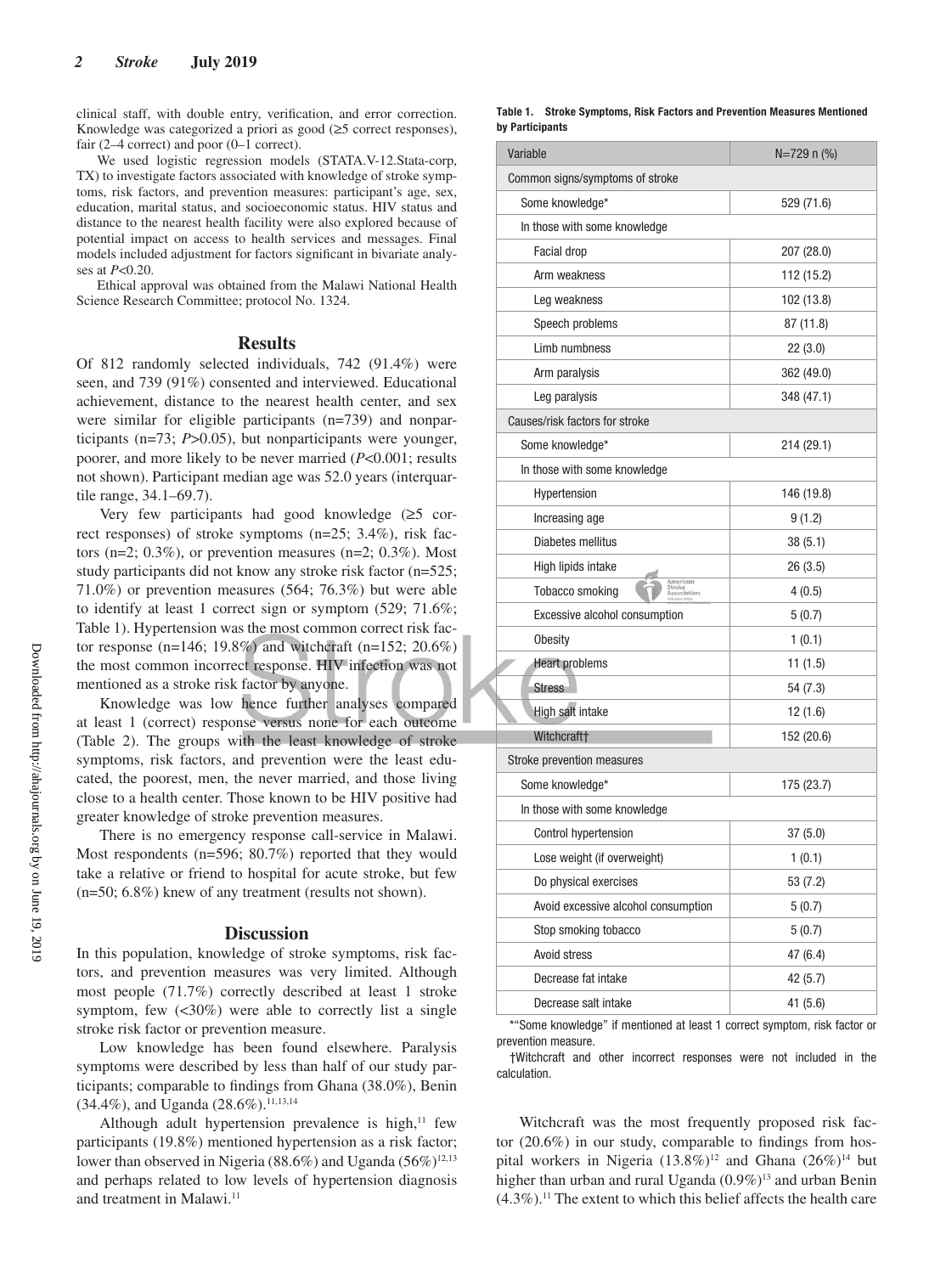|                               |                                 | Knowledge of At Least 1 Stroke Symptom, Risk Factor and Prevention |                               |                                  |  |
|-------------------------------|---------------------------------|--------------------------------------------------------------------|-------------------------------|----------------------------------|--|
|                               | <b>Baseline Characteristics</b> | <b>Stroke Symptoms</b>                                             | <b>Stroke Risk Factors</b>    | <b>Stroke Prevention</b>         |  |
|                               | $n$ (%)                         | Adjusted OR* (95% CI)                                              | Adjusted OR* (95% CI)         | Adjusted OR* (95% CI)            |  |
| Sex                           |                                 |                                                                    |                               |                                  |  |
| Female                        | 421 (57.0)                      | $\mathbf{1}$                                                       | $\mathbf{1}$                  | $\mathbf{1}$                     |  |
| Male                          | 318 (43.0)                      | $0.64(0.44 - 0.93)$                                                | $0.85(0.57 - 1.25)$           | $0.79(0.54 - 1.16)$              |  |
| <b>HIV status</b>             |                                 |                                                                    |                               |                                  |  |
| <b>Negative</b>               | 78 (10.6)                       | 1                                                                  | 1                             | 1                                |  |
| Positive                      | 44 (6.0)                        | $0.67(0.27 - 1.68)$                                                | $1.73(0.75 - 4.00)$           | $2.91(1.21 - 7.03)$              |  |
| Unknown                       | 617 (83.5)                      | $0.92(0.50 - 1.67)$                                                | $1.13(0.64 - 1.99)$           | $1.50(0.80 - 2.80)$              |  |
| Age group, y                  |                                 |                                                                    |                               |                                  |  |
| $15 - 29$                     | 141 (17.4)                      | $\mathbf{1}$                                                       | $\mathbf{1}$                  | 1                                |  |
| $30 - 44$                     | 156 (19.2)                      | $1.30(0.68 - 2.48)$                                                | $2.33(0.99 - 5.49)$           | $3.97(1.69 - 9.35)$              |  |
| $45 - 59$                     | 168 (20.7)                      | $1.93(0.97 - 3.83)$                                                | $3.32(1.37 - 8.08)$           | $5.76(2.39 - 13.85)$             |  |
| $60 - 74$                     | 159 (19.6)                      | $1.58(0.80 - 3.15)$                                                | $2.64(1.05 - 6.67)$           | 4.77 (1.92-11.90)                |  |
| $\geq$ 75 y                   | 188 (23.2)                      | $0.84(0.42 - 1.69)$                                                | 1.79 (0.65-4.94) <sup>+</sup> | 3.41 (1.26-9.22)‡                |  |
| Socioeconomic status          |                                 |                                                                    |                               |                                  |  |
| Low                           | 105 (14.2)                      | $\mathbf{1}$                                                       | $\mathbf{1}$                  | 1                                |  |
| Middle                        | 552 (74.7)                      | $1.69(1.00 - 2.88)$                                                | 1.12 $(0.59 - 2.14)$          | $2.12(1.16 - 3.89)$              |  |
| High                          | 68 (9.2)                        | $2.85(1.13 - 7.18)\$                                               | $1.96(0.88 - 4.40)$           | 4.35 (2.04-9.24) §               |  |
| <b>Educational attainment</b> |                                 |                                                                    |                               |                                  |  |
| Never                         | 58 (7.0)                        | $0.47(0.24 - 0.93)$                                                | $0.27(0.10 - 0.74)$           | $0.23(0.05 - 0.99)$              |  |
| Primary 1-3                   | 135 (16.7)                      | $0.50(0.30 - 0.83)$                                                | $0.56(0.31 - 1.04)$           | $0.87(0.46 - 1.63)$              |  |
| Primary 4-7                   | 232 (28.7)                      | $\overline{1}$                                                     | $\mathbf{1}$                  | 1                                |  |
| Primary 8                     | 180 (22.3)                      | $1.19(0.74 - 1.93)$                                                | $1.72(1.07 - 2.77)$           | $1.68(1.00 - 2.81)$              |  |
| $\geq$ Secondary              | 204 (25.2)                      | 2.72 (1.56-4.73)‡                                                  | 3.37 (2.10-5.41)‡             | $3.88(2.40 - 6.27)$ <sup>+</sup> |  |
| <b>Marital status</b>         |                                 |                                                                    |                               |                                  |  |
| Never                         | 78 (10.6)                       | $0.27(0.11 - 0.64)$                                                | $0.21(0.09 - 0.52)$           | $0.31(0.13 - 0.74)$              |  |
| Married                       | 469 (63.5)                      | 1                                                                  | 1                             | 1                                |  |
| Divorced                      | 59 (8.0)                        | $1.11(0.56 - 2.21)$                                                | $1.64(0.90 - 2.98)$           | $0.94(0.48 - 1.83)$              |  |
| Widowed                       | 133 (18.0)                      | $1.43(0.85 - 2.40)$                                                | $2.69(1.61 - 4.48)$           | $1.56(0.89 - 2.73)$              |  |
| Distance to health center     |                                 |                                                                    |                               |                                  |  |
| $<$ 2                         | 340 (46.0)                      | $\mathbf{1}$                                                       | $\mathbf{1}$                  | 1                                |  |
| $2 - 3.99$                    | 284 (38.4)                      | $1.08(0.74 - 1.58)$                                                | $1.46(0.99 - 2.16)$           | $1.61(1.07 - 2.43)$              |  |
| 4-5.99 km                     | 115 (15.6)                      | $1.00(0.61 - 1.65)$                                                | $1.62(0.98 - 2.70)$           | $1.22(0.71 - 2.11)$              |  |

| Table 2. Odds Ratios of the Association Between Baseline Characteristics and Stroke Knowledge |  |  |  |  |  |  |
|-----------------------------------------------------------------------------------------------|--|--|--|--|--|--|
|-----------------------------------------------------------------------------------------------|--|--|--|--|--|--|

OR indicates odds ratio.

\*Adjusted for sex HIV, age group, highest educational attainment, marital status, income level and distance to the nearest health center, where appropriate. †P=0.01, ‡P≤0.001, §P=0.05.

seeking behavior of those who experience a stroke, warrants further investigation.<sup>13</sup>

Although the prevalence of HIV in this community is around 8%, HIV was not perceived as a stroke risk factor. The higher knowledge of prevention in HIV-positive participants may reflect greater access to health messages for those in HIV care. Greater stroke knowledge in those of higher education and socioeconomic status has been reported elsewhere.12,13 This may, in part, be because of the higher prevalence of hypertension and diabetes mellitus and associated care in these groups.6 In our setting, the middle age groups were the most knowledgeable. A recent systematic review reported inconsistent findings in the association between knowledge of stroke warning signs and age.<sup>10</sup>

Our study was conducted in a community setting where participants were selected at random within age and